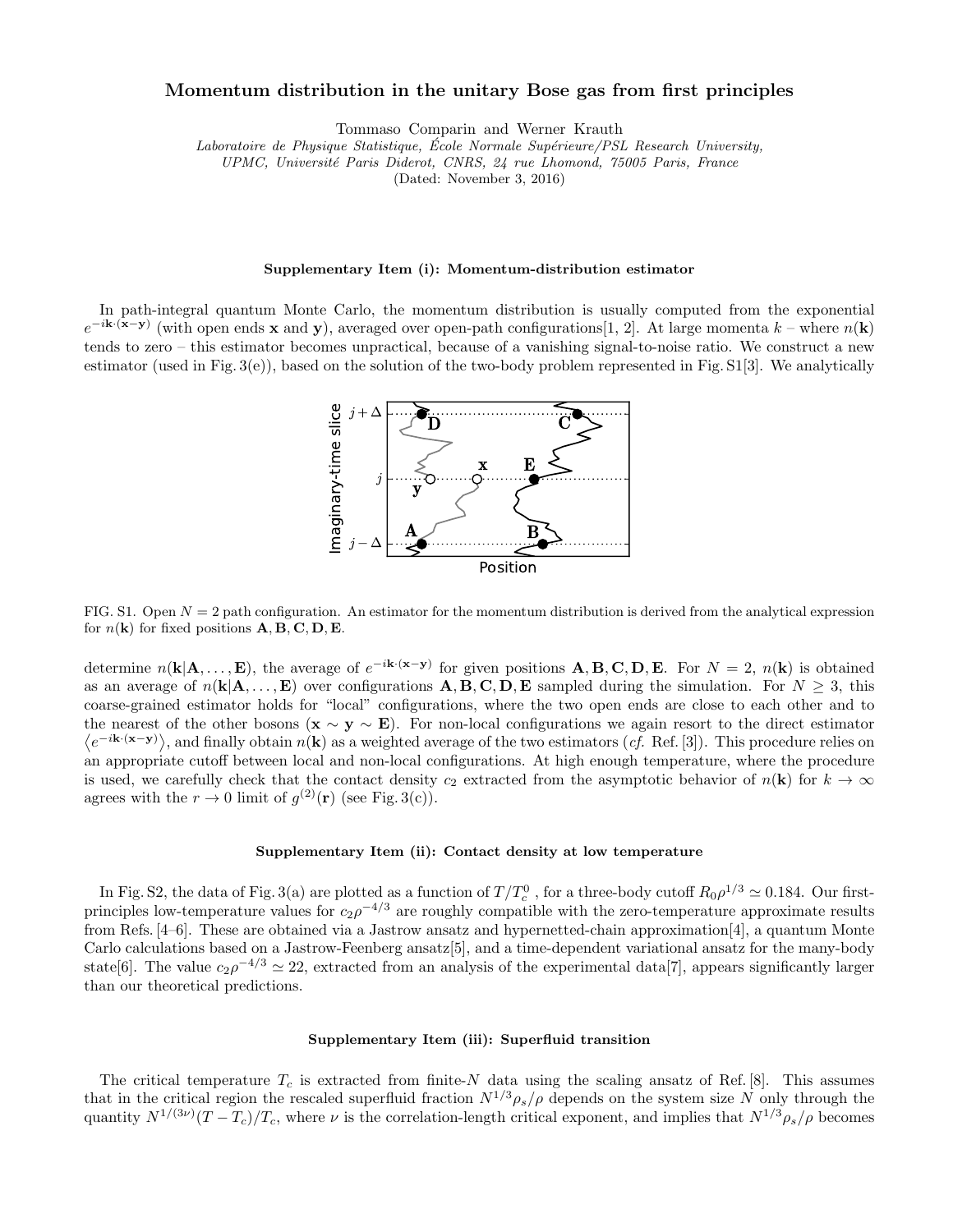

FIG. S2. Contact density at low temperature  $(T/T_c^0 = 1$  corresponds to  $\lambda_{\rm th}\rho^{1/3} = 1.377$ ), for  $R_0\rho^{1/3} = 0.184$  (black points), and zero-temperature approximate results for the models in Refs. [4–6] (*open symbols*).

size-independent at the critical temperature  $T = T_c$  of the infinite system. The dependence of  $N^{1/3} \rho_s / \rho$  on system size, for different values of the three-body cutoff  $R_0 \rho^{1/3}$ , is shown in Fig. S3, and we observe that the crossing point is roughly at 90% of the critical temperature of ideal bosons[9]. The critical temperature  $T_c$  weakly depends on  $R_0 \rho^{1/3}$ : In the range  $0.164 \lesssim R_0 \rho^{1/3} \lesssim 0.204$ , it increases from  $T_c/T_c^0 \approx 0.87$  to  $T_c/T_c^0 \approx 0.91$ .



FIG. S3. Finite-size scaling of the superfluid fraction for different values of the three-body cutoff  $R_0 \rho^{1/3}$ . The crossing point of  $N^{1/3}\rho_s/\rho$  vs.  $T/T_c^0$  establishes a 10% decrease of the superfluid transition temperature with respect to ideal bosons, in the limit  $N \to \infty$  (*cf.* Fig. 4(c)).

# Supplementary Item (iv): Effect of interaction on  $n(k)$

In the Bose-condensed phase, the  $k = 0$  component of the momentum distribution is reduced by unitary interactions, and the presence of a slowly-decaying  $k^{-4}$  tail at large k does not fully compensate this decrease. Therefore, the unitary-gas momentum distribution has a stronger weight in the intermediate-k region, as clearly visible in Fig. S4. In both the interacting and non-interacting case,  $n(\mathbf{k})$  does not show strong finite-size effects at  $k > 0$ .